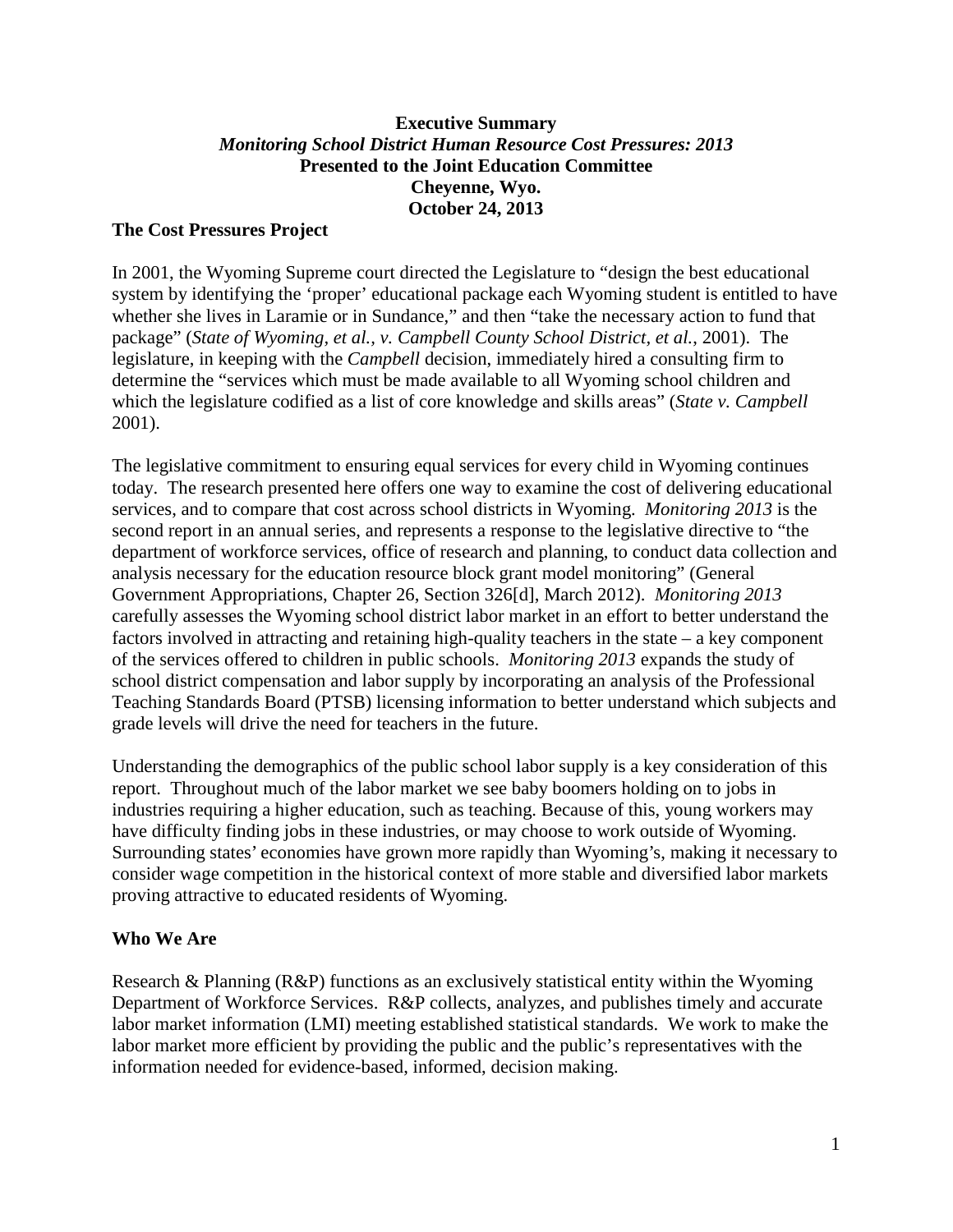# **Methodology**

Research for the report draws on several sources of information, many of which are not publically available or are only available to state employees working under contract to the U.S. Bureau of Labor Statistics. One major source from which the report draws wage information is the Occupational Employment Statistics (OES) program, a state-federal partnership. The OES program is the only source of reliable occupational-based wage estimates in the country. R&P produced school district wage estimates using confidential OES files for Wyoming and surrounding states.

To measure other market factors, such as the earnings of school district employees who leave for the private sector, R&P analyzed a number of records from administrative databases including Unemployment Insurance (UI) employer accounts, UI wage records, Wyoming Department of Transportation drivers' license files, Wyoming Department of Education (WDE) staffing files, and files from the Professional Teaching Standards Board (PTSB). PTSB files were combined with R&P's administrative databases to better understand the current supply of teachers available for school districts.

The potential supply of licensed teachers extends beyond Wyoming's borders, as demonstrated in Appendix A. Linking PTSB licensing files to UI payroll accounts in other states can only be accomplished by Research & Planning sections of state workforce agencies. R&P knows of no other state government entity which has analyzed teacher licensing files in this manner. This strategy facilitates a rigorous and meaningful analysis of school districts' multi-dimensional labor supply.

# **Findings from 2013 Monitoring School District Human Resource Cost Pressures**

- During the 2010-11 school year, the average annual wage for all primary, secondary, and special education teachers in Wyoming public schools was \$59,314, an increase of \$2,245 over the 2009-10 school year. This salary is higher than in surrounding states and in the U.S. as a whole (Chapter 1).
- Teacher wages in Wyoming on average are competitive with surrounding states and the nation, but this is not the case in all of Wyoming's counties (Chapter 2).
- The exit rate of individuals leaving public schools ranges from 11% in 2008-09 to 13.2% in 2010-11. Replacement need represents a recruitment cost (Chapter 3).
- Wyoming may become increasingly dependent on importing teachers as the boom generation retires. More than one-quarter of special education teachers are approaching retirement age, and represent the most immediate replacement need (Chapter 4).
- Given the rapid aging of the workforce in industries requiring postsecondary education, school districts may encounter significant competition for qualified employees (Chapter 5).